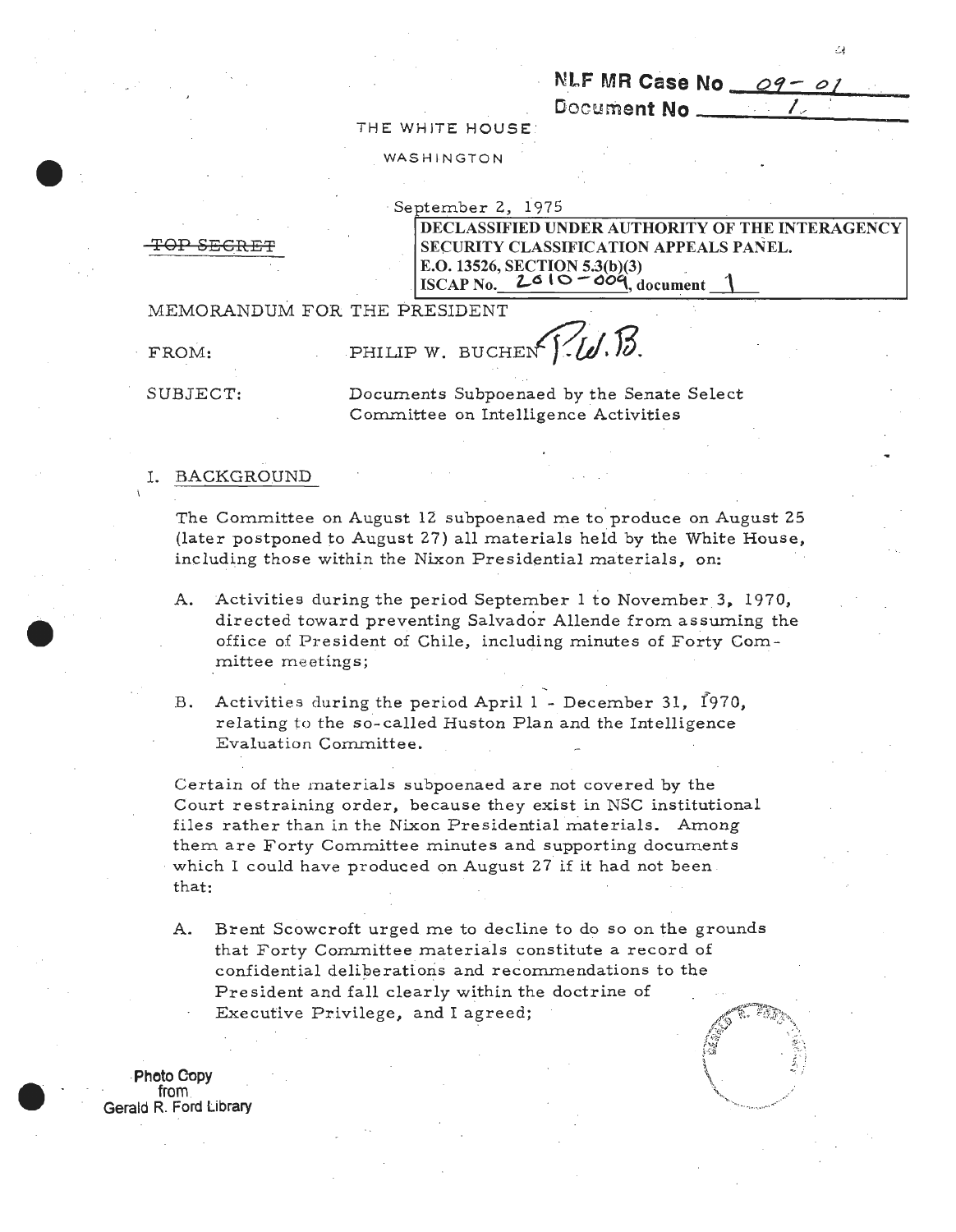B. You on the morning of August 27, when Brent and I met with you, concurred that I should refuse to provide such documents.

#### II. MY MEETING WITH THE COMMITTEE

When I met with the Committee later the morning of August 27, I made these points:

- 1. The Forty Committee materials did not relate to "Track II" which was the covert operation for bringing about a military coup that resulted in the attempted kidnapping and the death on October 22, 1970, of Chilean General Schneider, who was opposed to perpetrating a coup, and, therefore, they could not be relevant to the Committee's inquiry into that event;
- 2. You had agreed to have all materials relating to alleged assassination plots furnished to the' Committee (even though the materials may have involved confidential advice to a President) but the Schneider death did not involve an assassination plot and, even if it did, it was the result of an operation not approved by the Forty Committee;
- 3. Outside of materials involving an assassination plot or other alleged wrongdoing, you were not willing to have documents furnished to the Committee which revealed . confidential advise to a President and, therefore, the Forty Committee minutes covered by the subpoena would not be furnished.

To my surprise, Chairman Church was able to represent to me that HAK when he testified before the Committee on August 12, 1975, had said the Forty Committee minutes did have a bearing on Track II. i had to admit I had no knowledge of what HAK may have said in that regard and I would have to check with him when he returned from the Mideast. I stated that whatever he had said might lead to reconsideration of the decision to. decline furnishing copies to the Committee.

> **Photo Gopy**  from **Gerald .R. Ford Library**



 $-2-$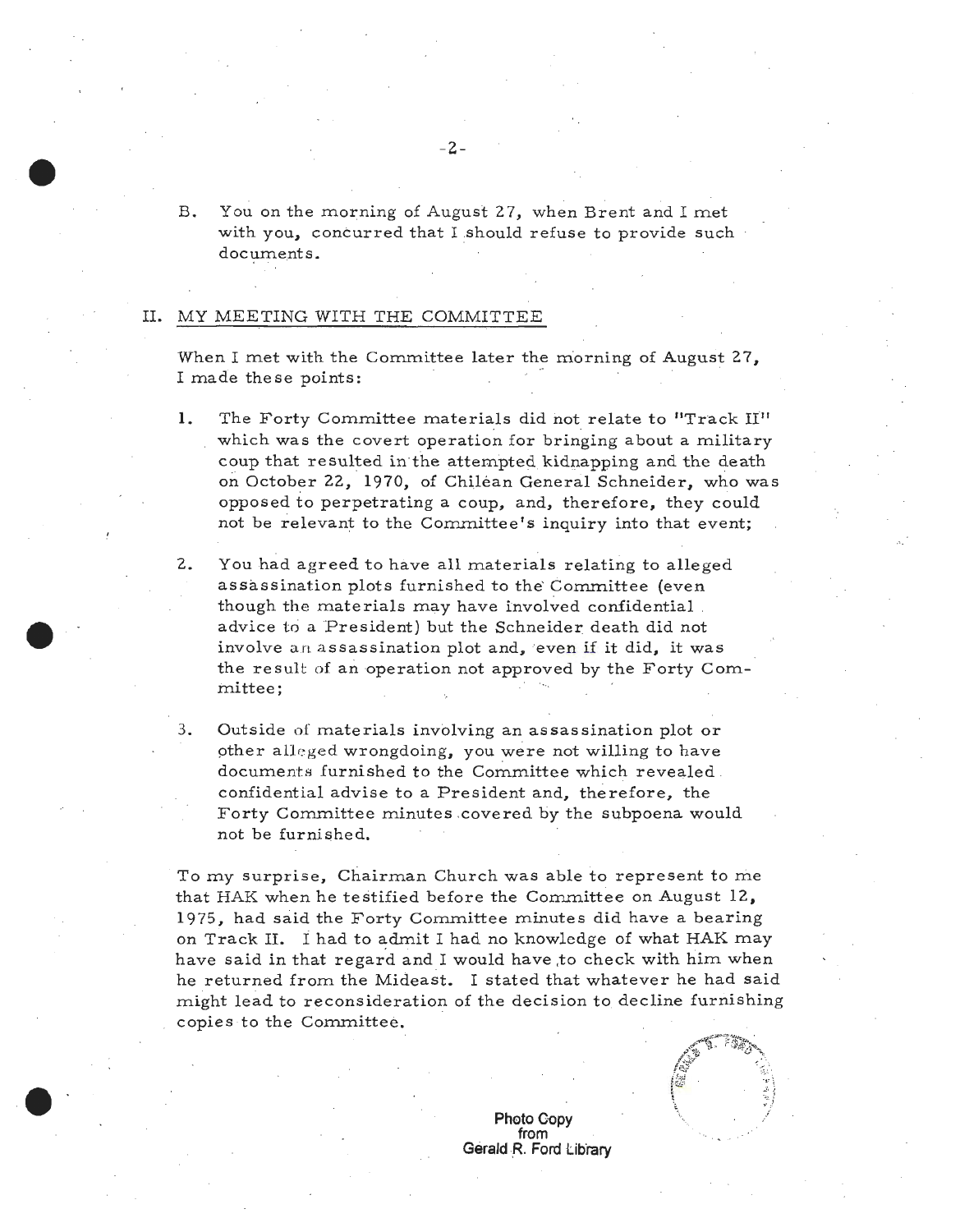Not until afterwards did I find that Brent had received a transcript of HAK's testimony before the Committee, and he has since given it to me. My reading of this testimony now indicates that the position I took before the Committee, which I said was by your authority, had been undercut way in advance by HAK in his sworn testimony to the Committee on August 12.

### III. TESTIMONY OF HAK

HAK in his testimony started out by making the points that the Chilean effort in 1970 was "not an assassination effort" (p. 5) and later that ''no plot was generated that even indirectly aimed at Allende"  $(p. 32)$ . However, he did make these points:

- 1. The meeting of September 15, 1970, (when President Nixon in the presence of HAK, John Mitchell, and Helms instituted Track II to be conducted without informing the State Department or DoD) "has to be seen in the context of two previous meetings of the Forty Committee on September 8th and 14th in which the Forty Committee was to look at the pros and cons and the problems and prospects of a Chilean military coup to be organized with the United States assistance."
- 2. When a sked if he could assist in obtaining for the Senate Committee the Forty Committee minutes, he said "I leave that decision entirely to the individuals at the White House who have been designated as your contacts. I never advised them as to what to turn over or not to turn over, and I abide totally by their decisions. I personally have no objection to your receiving the minutes ... of these meetings, and I have no objection to your saying this to Mr. Hills."

In general HAK argued that the policy of instigating a military coup was consistent with Forty Committee policy, that implementing this policy was the purpose of Track II, that the tactics of implementation



**Photo Copy from .** . **Gerald R. Ford Library** .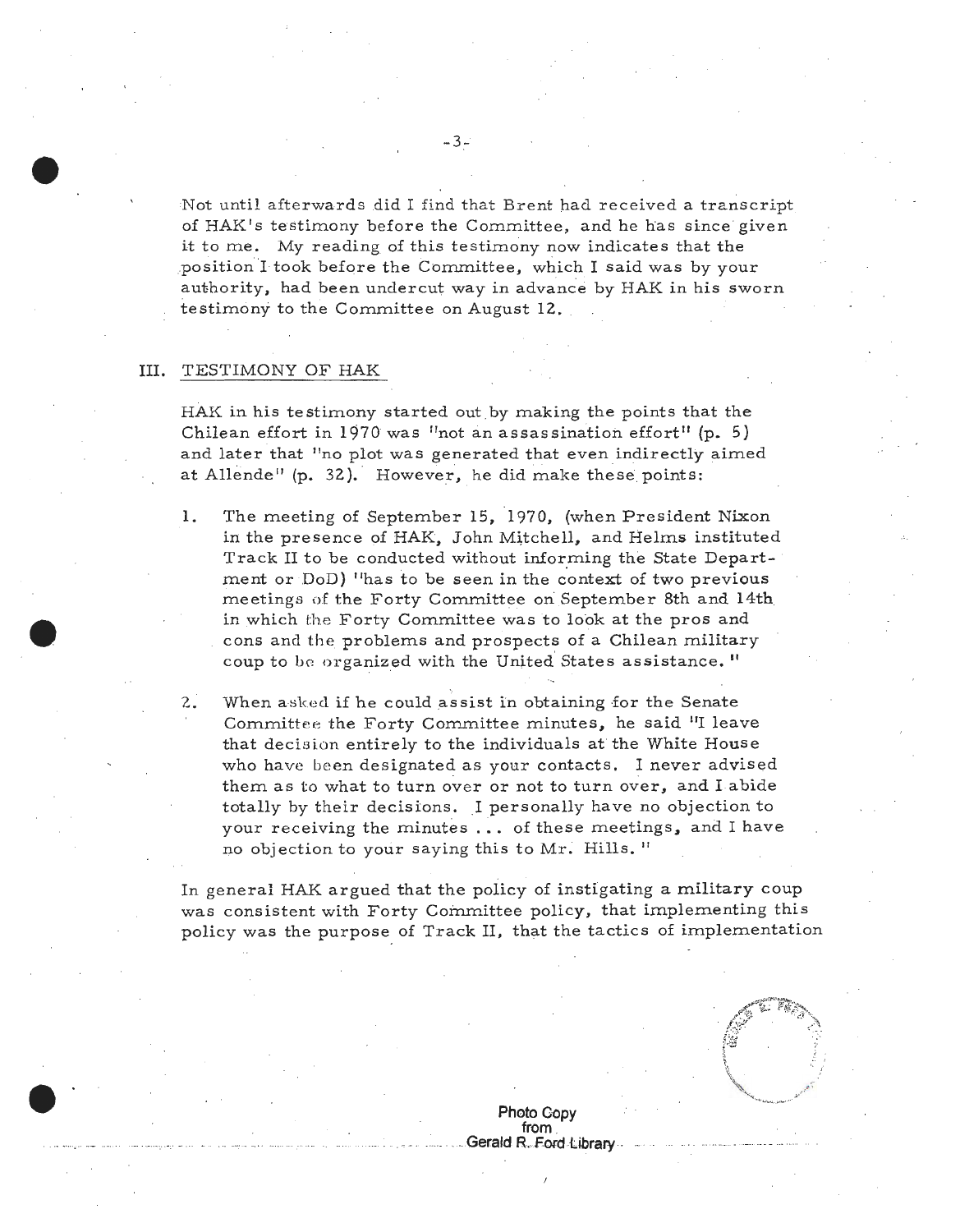as devised by the CIA were not approved by higher authority but the CIA could reasonably have assumed it had the authority for · its actions and, if specific approval had been sought for what actually was done, it probably would have been given by HAK.

 $-4-$ 

The Committee also questioned HAK about the Nixon "Special Files" which, of course, are covered by the Court restraining order. He denied knowledge of them but, when responding to a comment about the Committee's need for access to them, he said: "It would be at least an interesting reflection of what was considered special by the people who established the files.  $\mathbf{1}^1$  (p. 47). He also indicated he would not resist having the NSC staff determine how meaningful the Nixon special files might be to the Committee and would advise the Committee if it could be done (p. 47-48).

### IV. MATTERS FOR YOUR DECISION

On the Huston plan documents, all of which are in the Nixon collection, and on those materials related to Chile which are likewise in the Nixon collection, we can continue maintaining that until the trial court in the Nixon documents caseauthorizes our search, we are unable to respond to the subpoena for these materials. However, I am close to working out an accommodation with the former President's counsel to provide so much of these materials as may be readily located. This step would avoid further delays and the necessity, if the court rules to authorize a search, of having to make an exhaustive, time-consuming search. I recommend your authorizing me to present to the Select Committee whatever helpful arrangements I can work out in this regard.

#### Approve Disapprove

On the matter of furnishing Forty Committee minutes and supporting documents related to Chile in the period September **1** to November 3, 1970, I recommend the second of the following two options:

Option #1: To abide by your view of August 27, 1975, that the Forty Committee minutes and supporting documents relating to Chile in 1970 should not be turned over to the Senate Committee.

 $\pi$ . Figure  $\mathbf{I}$ 

**Photo Copy from**  . **Gerald R. Ford Library**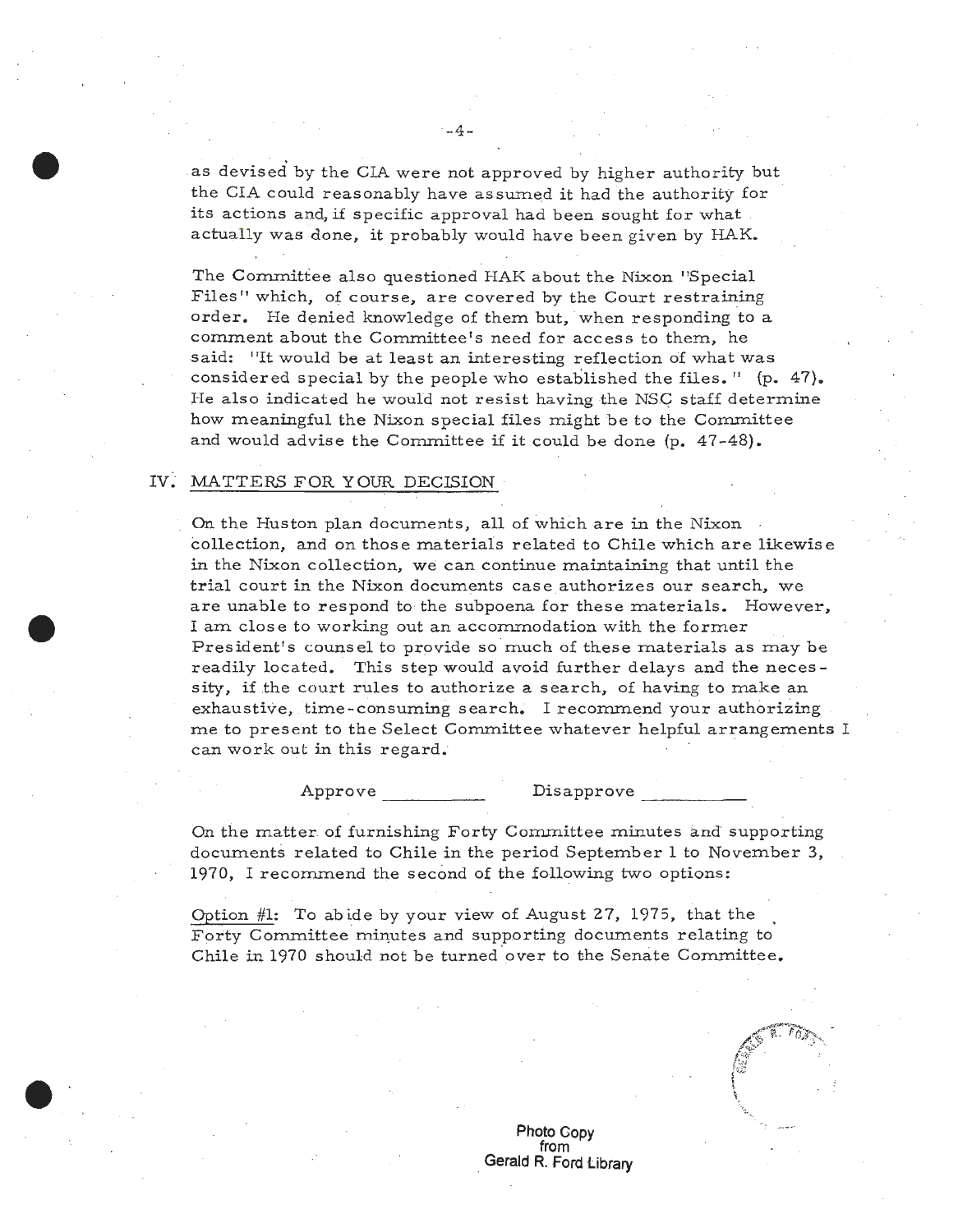## Pros

It would be consistent with a policy of not waiving Executive Privilege for any similar documents in other connections, except when substantial charges of wrongdoing are involved.

# Cons

The charge will be made that you are protecting the Nixon Administration even though you were willing to furnish minutes of comparable meetings during the Kennedy Administration which related to Cuba when, as part of the planning against Castro, assassination possibilities were discussed and led to actual but unsuccessful plotting.

The charge will be made that you are being more restrictive than HAK has stated to the Committee is necessary when he is a national security and foreign affairs expert and was himself involved.

I will continue to be exposed to enforcement of the subpoena, and in these unique circumstances a court may reject our reason for not furnishing those particular documents.

Approve

Disapprove

To furnish the minutes and supporting documents Option  $#2$ : relating to Chile and advise the Committee that we are doing so only because certain members of the Committee see a resemblance between events in Chile under the Nixon Administration and alleged plots to assassinate foreign leaders occurring in earlier administrations, and that similar confidential documents will not ordinarily be given in other circumstances no matter which President was involved.

#### Pros

The charges of your favoring former President Nixon and my risks under the subpoena will be avoided.

Senators Tower and Goldwater will have a better chance of convincing other Committee members that the Chile operation in 1970 did not involve an assassination plot and should not be dealt with in the Committee report on that subject. The fact that the full documentation is before the Committee will eliminate any arguable suspicions that assassination-plotting might have been part of the U. S. policy toward Chile in 1970.

> Photo Copy from Gerald R. Ford Library